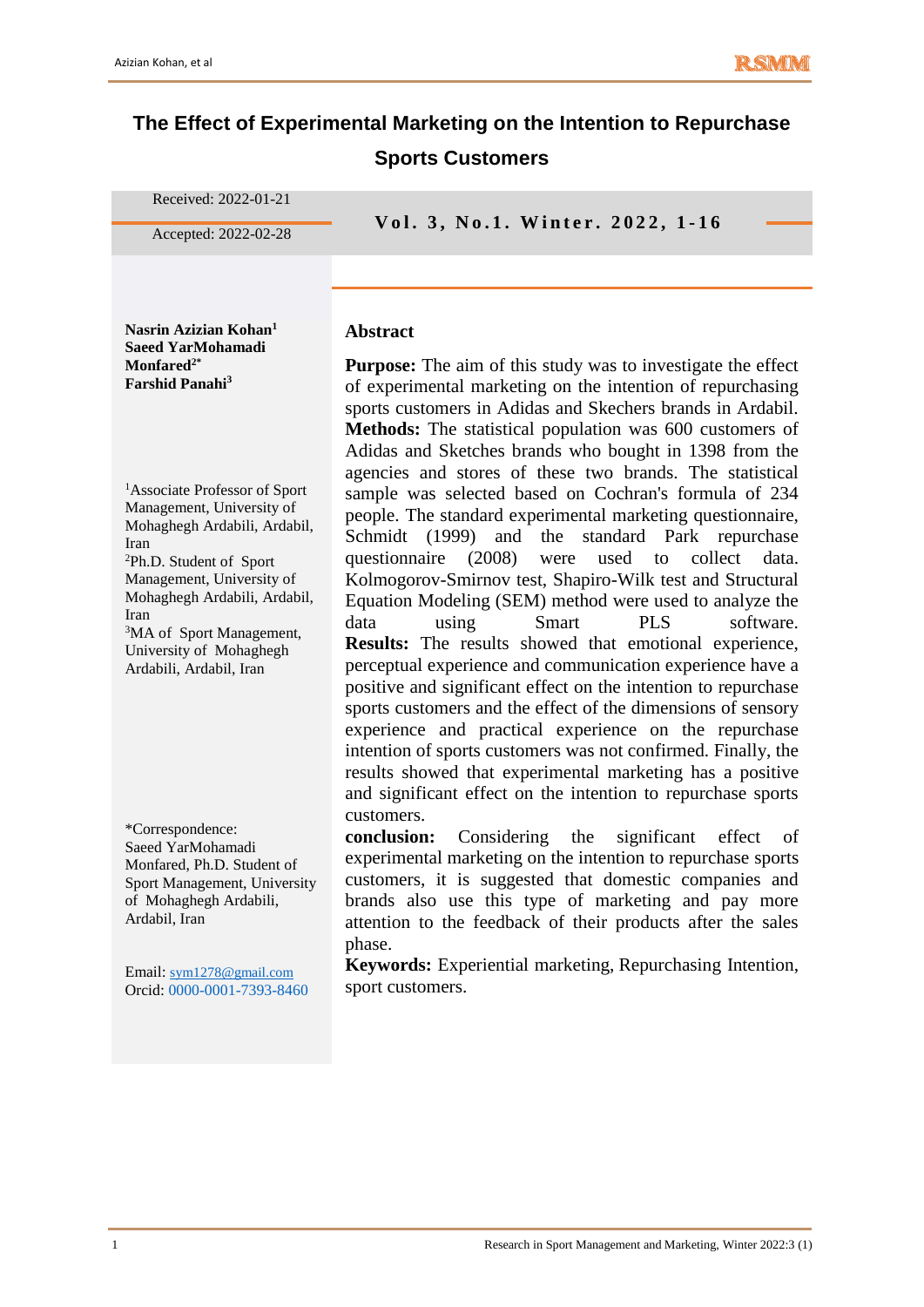# **Introduction**

In the present age, a deep understanding of consumer behavior without knowing the factors affecting his behavior seems unlikely. Therefore, to understand consumer behavioral intentions, it is necessary to identify the factors that strongly affect the desire to do customer behavior (Shojaei & Ghobadi, 2016). Consumer behavior is a new topic in marketing and is a challenging topic that discusses people and what they buy and why and how they buy (Rahmati et al, 2019). The traditional marketing perspective considers consumers as rational decision makers who care about performance benefits and characteristics, while empirical marketing sees consumers as emotional and rational individuals seeking access to enjoyable experiences. On the other hand, traditional marketing methods do not can respond to customers and consumers of products, for customers who are not satisfied only with quality, price reduction and other incentives. Traditional marketing methods are inadequate because they see customers as rational decision makers and focus on product application features, product benefits, and quality (Akyildiz et al, 2013). A key element of the concept of marketing and social marketing is customer satisfaction, but in some cases customer satisfaction alone is not enough and efforts should be made to create some kind of emotional attachment in customers (MacCol, 2004). Satisfaction refers to personal feelings of pleasure or frustration resulting from comparing product and performance in relation to one's own expectations (Rajesh, 2013). Also, sometimes customers do not easily accept advanced technology and high product quality, so the most important need for such goods is invisible event design that creates a clear relationship between the tangible product and the user (Nagasawa, 2008). The new age of marketing, the sensory

(experimental) marketing element based on delivering a legendary brand-related experience to the customer, aims to add value to his or her life and ultimately lead to a brand being reminded by the consumer, not because the brand shouts louder. Rather, because it provides unforgettable experiences for customers (Smilansky, 2009). In order to be able to influence customers' intentions to buy and observe them, we must use different stimuli that affect it. One of these variables is the emotional experiences that customers have of the product (Kim & Lennon, 2013).

Empirical marketing (sensory experience, emotional experience, intellectual experience, practical experience and communication experience) is a missing link that meets these needs and wants of customers. Empirical marketing is a new approach to marketing that gives companies a competitive advantage, empowering companies to create a memorable experience, increase long-term return on investment, increase customer loyalty, gain credibility with target customers, and create effective and lasting advertising. Increase sales. Therefore, it is necessary to pay attention to empirical marketing in companies' strategies (Smilansky, 2009). In 1999, Schmidt described empirical marketing in five terms (sensory, emotional, thought, action, and communication). Sense refers to how customers perceive the messages they receive through (eyes, ears, nose, tongue, and sense of touch: the five senses). Emotion refers to the emotional perception of customers and information about the company or brand through the experience received. Thinking is the same as perception and may lead to a re-evaluation of the company and its products. The practical aspect (action) means creating shared experiences with customers and longterm behavioral patterns of lifestyle. Communication (interactive aspect) refers to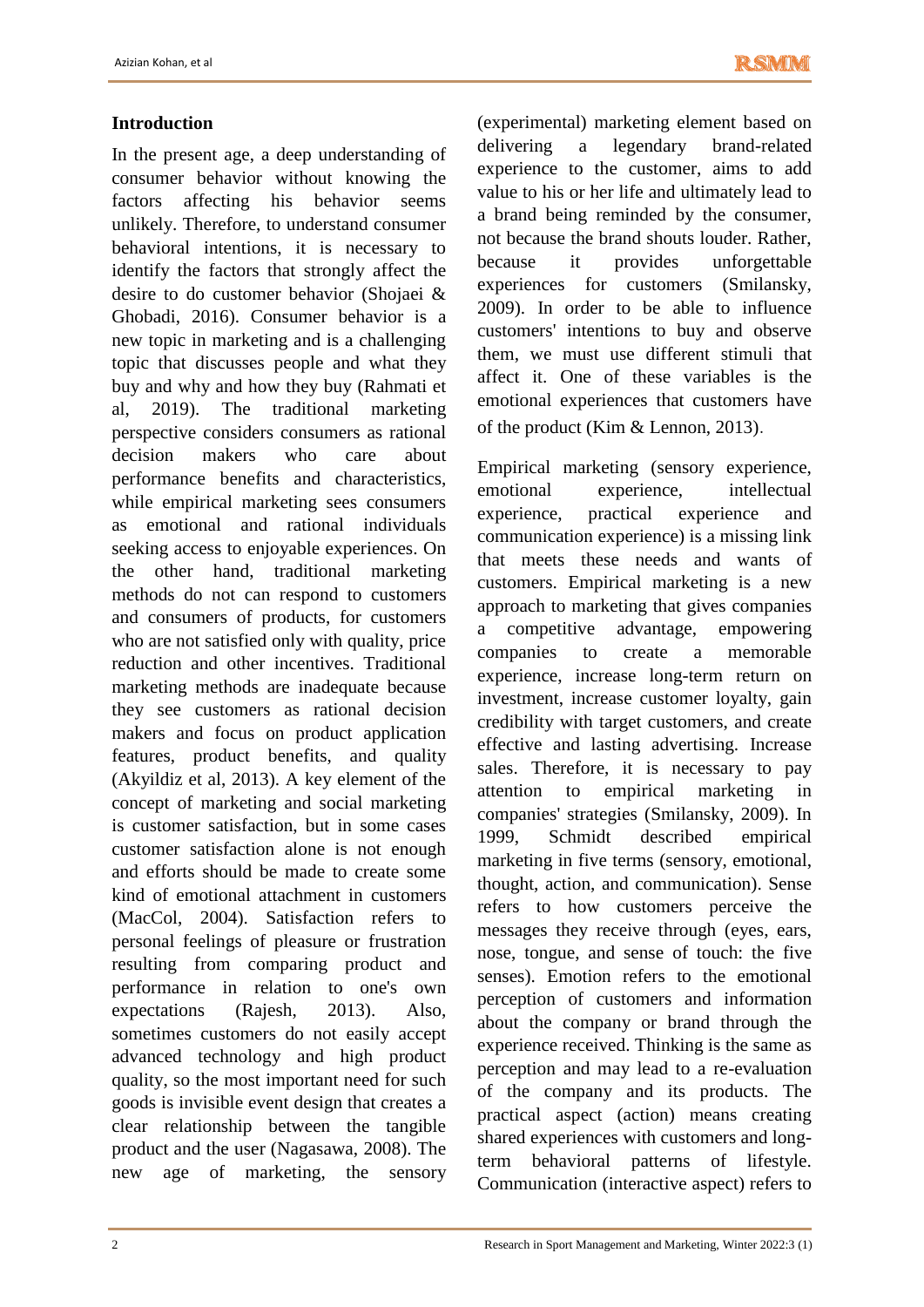an individual's relationship with others, groups, and society (Yuan & Wu, 2008). Purchase intention is also one of the most important and basic concepts in marketing and scientific research in a range of products and seayrvices that can be considered and studied for different purposes (Shojaei & Ghobadi, 2016), the desire and decision to buy customers, a guide. Suitable for marketers in designing marketing plans and strategies. The decision to buy refers to consumers' willingness to use a particular service and to resist using other services. The importance of the decision to buy is that it predicts customer behavior. This leads to a reduction in marketing costs and ultimately its profitability (Darabi et al, 2018). Kumar (2008) discusses how empirical marketing can be used to build a brand. The results of his research showed that due to the approach of each brand, customers spend more time in these stores. The environment of each store plays an important role. Women were less likely to be referred than men, but women were more frequently visited because they were more influenced by empirical marketing (Kumar, 2008). Experience arises from the interaction between a customer and a company product, which requires the customer to be involved at different levels of intellectual, emotional, material and spiritual (Lasalle & Britton, 2003). Because experiences are internal and arise from the interactions of the individual mind and the events in it, no two experiences are the same and the experiences of individuals are not alike (Yuan & Wu, 2008). Nairi Chegni (2016) in his research concluded that empirical marketing has a positive effect on customer satisfaction, satisfaction has a positive effect on loyalty and experimental marketing has a positive effect on customer loyalty (Nairi Chegni, 2016). Spilro et al. Proved that "the customer experience arises from a set of relationships between a customer and a department or service or part of it that generates a response." This experience is highly personal and reflects consumer interaction to varying degrees (intellectual, emotional, sensory, physical, and spiritual) (Li & Yang, 2010).

Bahrami and Amiri (2020) in a study entitled the effect of experimental marketing on the desire to buy immediately and word of mouth marketing mediated the satisfaction and emotional response of customers of sports goods. The results showed that sensory experience, intellectual experience and practical experience have a positive and significant effect on customer satisfaction and emotional response (Bahrami & Amiri,2020). The results of Kwangyong et al (2021) research showed that integrated marketing communications have a positive and significant effect on customer satisfaction and the intention of repurchase customers online. In addition, integrated marketing communications positively regulate the intention of repurchase an online customer indirectly by improving the online customer satisfaction experience. The online consumer satisfaction experience plays an important mediating role in integrated marketing communications and online customer repurchase intent (Kwangyong & et al, 2021). Research findings of Khoirunnisa and Astini (2021) show that empirical marketing, social media marketing and brand trust all have a positive and significant effect on repurchase intention. Empirical marketing and social media marketing have a less positive and significant effect on brand trust. In this study, brand trust as a mediating variable had a positive and significant effect on repurchase intention (Khoirunnisa & Astini, 2021). Subawa and et al (2020) conducted a study on "The effect of empirical marketing, social media marketing, and brand trust on repurchase intent in Ovo applications". The results in this study are experiential marketing, social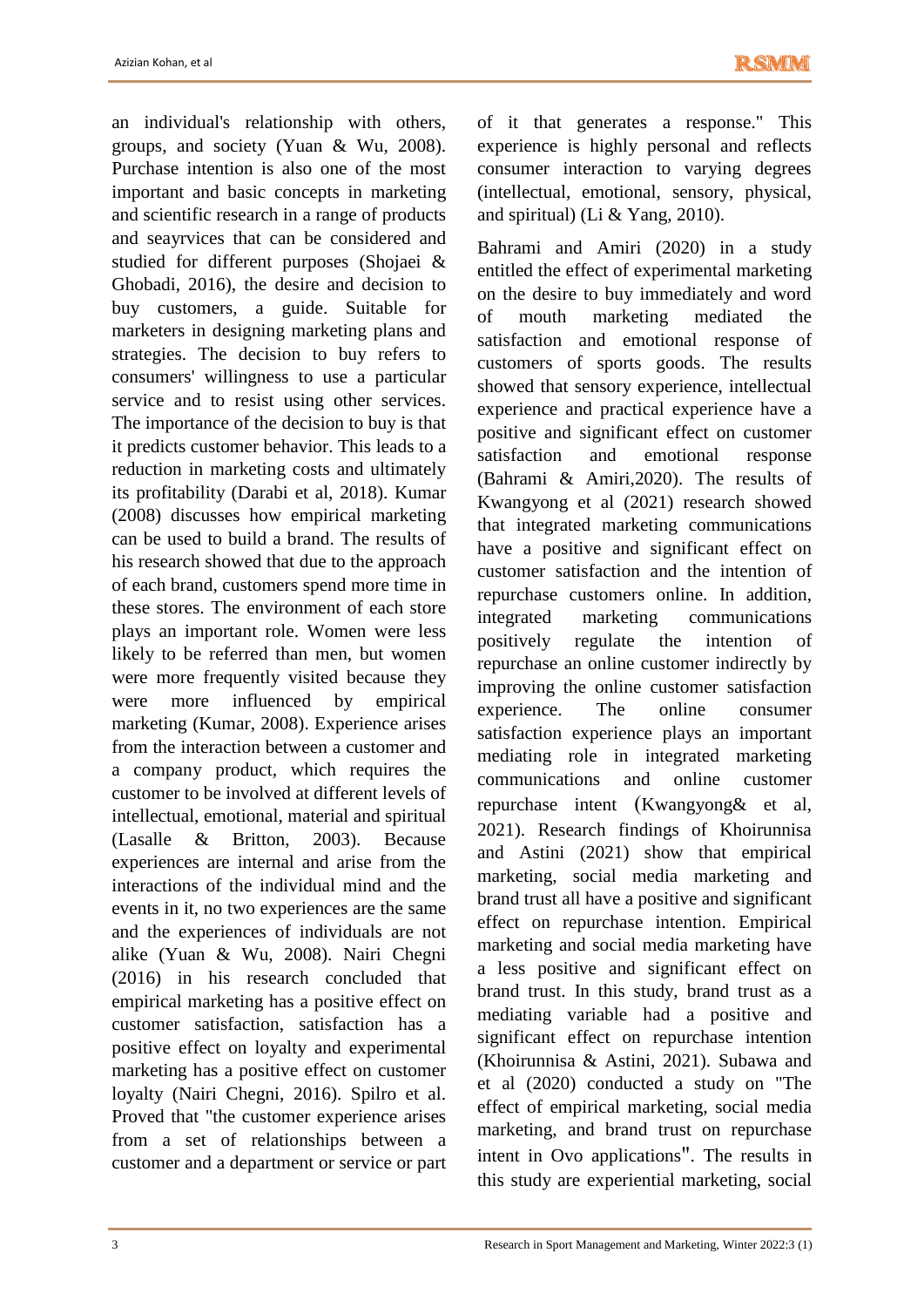media marketing, and brand trust partially positive and significant effect on repurchase intention (Subawa & et al 2020). Ashfaq et al. (2019) investigated the effect of nostalgia and experimental marketing on customer satisfaction by explaining empirical values. Their results showed that experimental marketing has a direct effect on tourist satisfaction (Eshfagh et al, 2019). Reyhani (2017) in a study examining the effect of customer satisfaction and loyalty in online shopping from an empirical marketing perspective concluded that empirical marketing has an effect on customer satisfaction and loyalty in the Digi Kala store. Si Bopa and Botomilo (2017) in a study entitled Experimental Marketing as a Predictor of the Purpose of Purchasing Smartphones, concluded that sensory experience has the greatest impact on their repurchase (Sebopa & Boitumelo, 2017).

Experimental marketing and its dimensions affect the behavior and how customers buy. There are mainly two types of research on experimental marketing. One group of research is conducted in general and includes all aspects of experimental marketing, another series of research is conducted exclusively on each dimension and experience. A successful and memorable experience can have a positive impact on customer behavior, and this is what companies and brands are looking for and trying to achieve. Although in recent years sports companies have been trying to implement experimental marketing in some ways, the main question is to what extent their performance has been able to implement the concepts of experimental marketing and affect their satisfaction and intention of buying. Given the above, the sports industry and the extent of its relationship with consumers of sports goods and services need further research in marketing to be able to identify future trends. The need to pay attention to marketing science and its components in sports and services to consumers and sports customers is obvious. This research is based on the concepts of empirical marketing and seeks to answer the question of how much empirical marketing can affect the intention of repurchase sports customers? Therefore, in this regard, the following research hypotheses are proposed:

1. Experimental marketing has a significant effect on the intention of repurchase sports customers.

2. Emotional experience has a significant effect on the intention of repurchase sports customers.

3. Perceptual experience has a significant effect on the intention of repurchase sports customers.

4. Communication experience has a significant effect on the intention of repurchase sports customers.

5. Sensory experience has a significant effect on the intention of repurchase sports customers.

6. Practical experience has a significant effect on the intention of repurchase sports customers.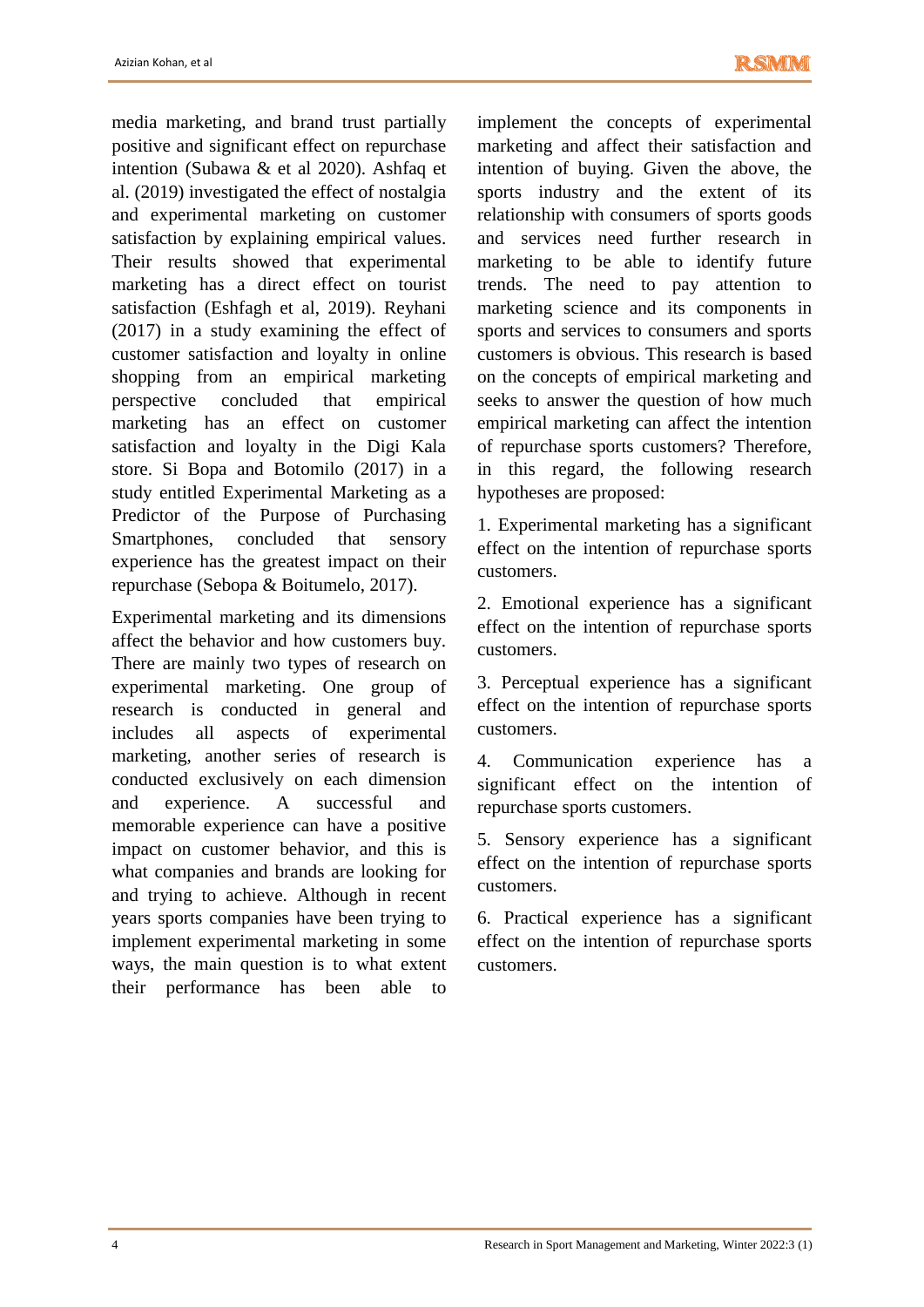

**Figure (1)**. conceptual model of research

## **Materials and Methods**

The present study is applied in terms of purpose and descriptive and correlational in terms of method. The statistical population consisted of consumers of sports products from Adidas and Sketches brands in Ardabil. The statistical population of this study was estimated at 600 people. In this way, based on the information extracted from the sellers, the number of people who had bought from these two brands during 2 months (November and December 2019) was determined. Based on the Cochran sample size determination formula, 234 people were selected as the sample by simple random sampling. The information required for the research was collected by field method and a questionnaire. In order to collect data, first the necessary coordination was made with the agencies and stores of Adidas and Skechers brands, and by attending the store or receiving specifications and telephone numbers and coordinating with customers, a questionnaire was distributed among them, along with the necessary explanations. To collect experimental marketing data from Schmidt (1999) questionnaire with 20 questions and has five dimensions of sensory experience, emotional experience, perceptual experience, practical experience and Communication experience was used. Repurchase intention data were collected through Park et al. (2008) questionnaire with

4 questions. In this study, the Likert scale was defined as ranging from strongly agreeing to strongly disagreeing. To evaluate the validity of the questionnaires used in this research, content validity was used for localization. Therefore, first a copy of the questionnaire was provided to many professors of sports management and marketing to assess the content validity of the questionnaire and their suggestions on the questionnaire were applied. In the opinion of these experts, some questions that were incomprehensible and ambiguous or unrelated to the subject, spatial domain and statistical community were removed from the questionnaire (1 question of the intention to repurchase questionnaire) and some questions and items in a more appropriate and better way. Were expressed. Cronbach's alpha and combined reliability were used to determine the reliability of the questionnaire. To analyze the data in the descriptive statistics section, frequencies and percentages were used to describe the demographic information of the subjects and the research variables. Kolmogorov-Smirnov and Shapiro-Wilk tests were used to evaluate the normality of the data. In the inferential statistics section, the structural equation modeling (SEM) method was used using Smart PLS 2 software (PLS) and through this, the research hypotheses were tested.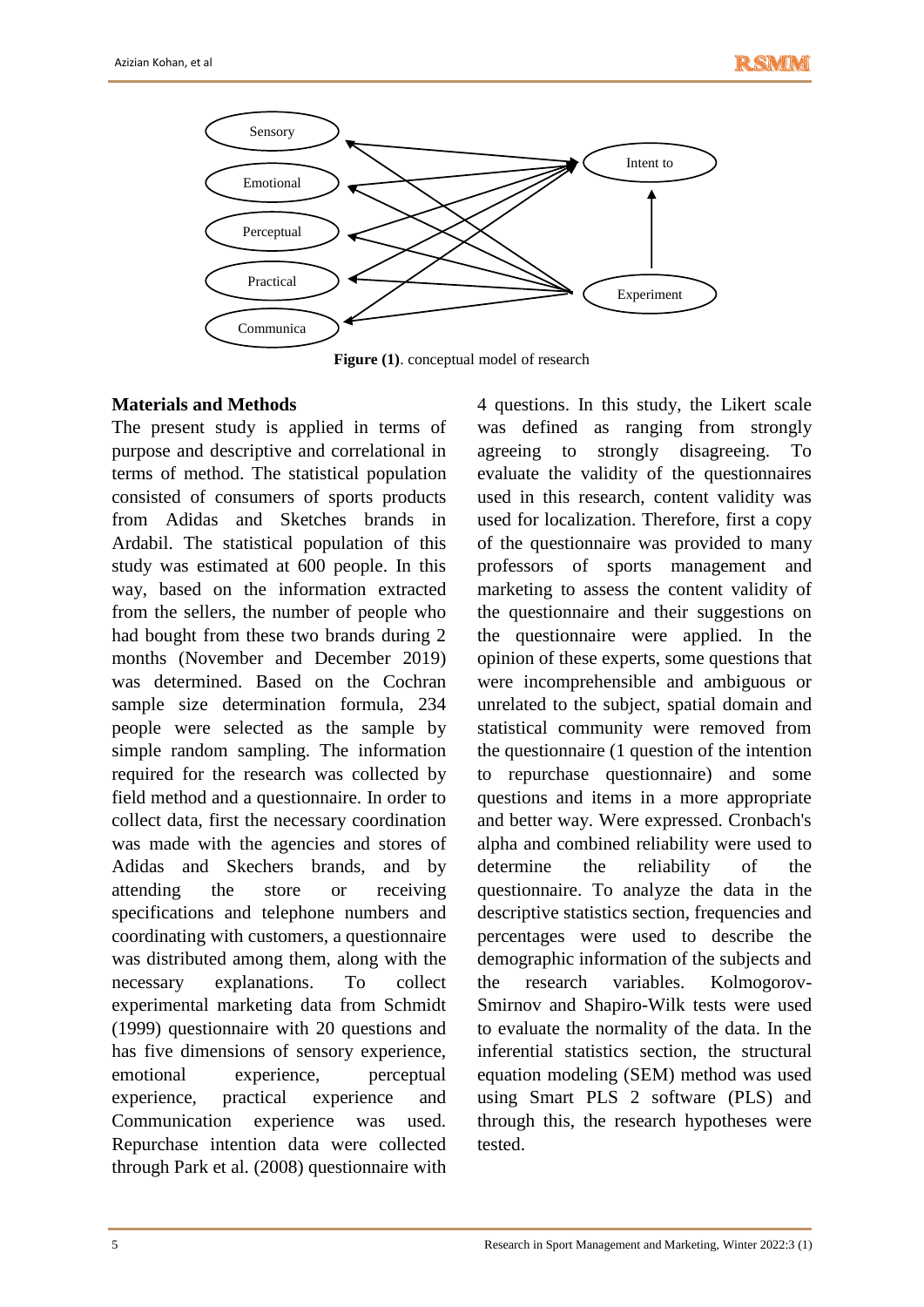# **Results**

sample is given in Table 1.

A summary of the descriptive statistics and demographic characteristics of the research

| Gender               | Man |                                      |    |                                         | Female                                  |                     |                   |        |                              |               |
|----------------------|-----|--------------------------------------|----|-----------------------------------------|-----------------------------------------|---------------------|-------------------|--------|------------------------------|---------------|
|                      |     | 135                                  |    | 57/7 %                                  |                                         | 99                  |                   | 42/3 % |                              |               |
| Age                  |     | Under 20<br>years                    |    | 21 to 30 years                          | 31 to 40 years                          |                     | 41 to 50 years    |        |                              | Over 50 years |
|                      | 10  | 4/3%                                 | 93 | 39/7 %                                  | 82                                      | 35 %                | 36                | 15/4%  | 13                           | 5/6%          |
| education            |     | High school                          |    | Diploma                                 |                                         | Associate<br>Degree | <b>Bachelor</b>   |        | Masters degree<br>and higher |               |
|                      | 15  | 5/1%                                 | 22 | 9/4%                                    | 64                                      | 27/4%               | 94                | 40/2 % | 42                           | 17/9 %        |
| Income               |     | Less than $1.5$<br>million<br>Tomans |    | Between 1.5 to<br>2.5 million<br>Tomans | Between 2.5 to<br>3.5 million<br>Tomans |                     | Above 3.5 million |        |                              |               |
|                      | 33  | 14/1%                                | 66 | 28/2 %                                  | 59                                      | $25/2$ %            | 76                | 32/5%  |                              |               |
| period of<br>timeBuy |     | 1 year                               |    | Between 2 to 3<br>years                 | Over 3 years                            |                     |                   |        |                              |               |
|                      | 58  | 24/8 %                               | 98 | 41 %                                    | 78                                      | 33/33               |                   |        |                              |               |

**Table (1).** demographic status of the samples

The study of demographic variables of the sample members shows that out of 234 subjects, 135 (57.7%) were male and 99 (42.3%) were female. On the other hand, education of 12 people (5.1%) undergraduate and 22 people (9.4%) diploma and 64 people (27.4%)

postgraduate and 94 people (40.2%) bachelor and 42 people (17.9%) Percentages were master's and higher.

Kolmogorov-Smirnov and Shapiro-Wilk tests were used to check the normality of the data.

|                           | Shapiro Wilk test | Kolmogorov-Smirnov test |                       |                  |                       |                       |
|---------------------------|-------------------|-------------------------|-----------------------|------------------|-----------------------|-----------------------|
|                           | the amount<br>of  | Degrees of<br>freedom   | Significance<br>level | the amount<br>of | Degrees of<br>freedom | Significance<br>level |
| Experimental<br>marketing | .977              | 234                     | 0.000                 | .077             | 234                   | 0.000                 |
| Intent to repurchase      | .896              | 234                     | 0.000                 | .175             | 234                   | 0.000                 |

**Table (2).** Check the normality of the data

The results of both tests showed that the distribution of the studied variables is not normal (P<0.05). And its results are presented in Table 2. Therefore, nonparametric bootstrap test was used to estimate standard errors and test hypotheses. To test research hypotheses and test them using structural equation modeling (SEM) was used with the help of Smart PLS software in two parts: confirmatory factor analysis (measurement model or external model) and hypothesis testing (structural model or internal model). But before these two steps, the model fits in order to eliminate ambiguous questions and refine the data for further analysis. Researchers believe that a latent variable should explain a significant portion of the scatter of each reagent (usually at least 50%), therefore, the absolute value of the correlation between a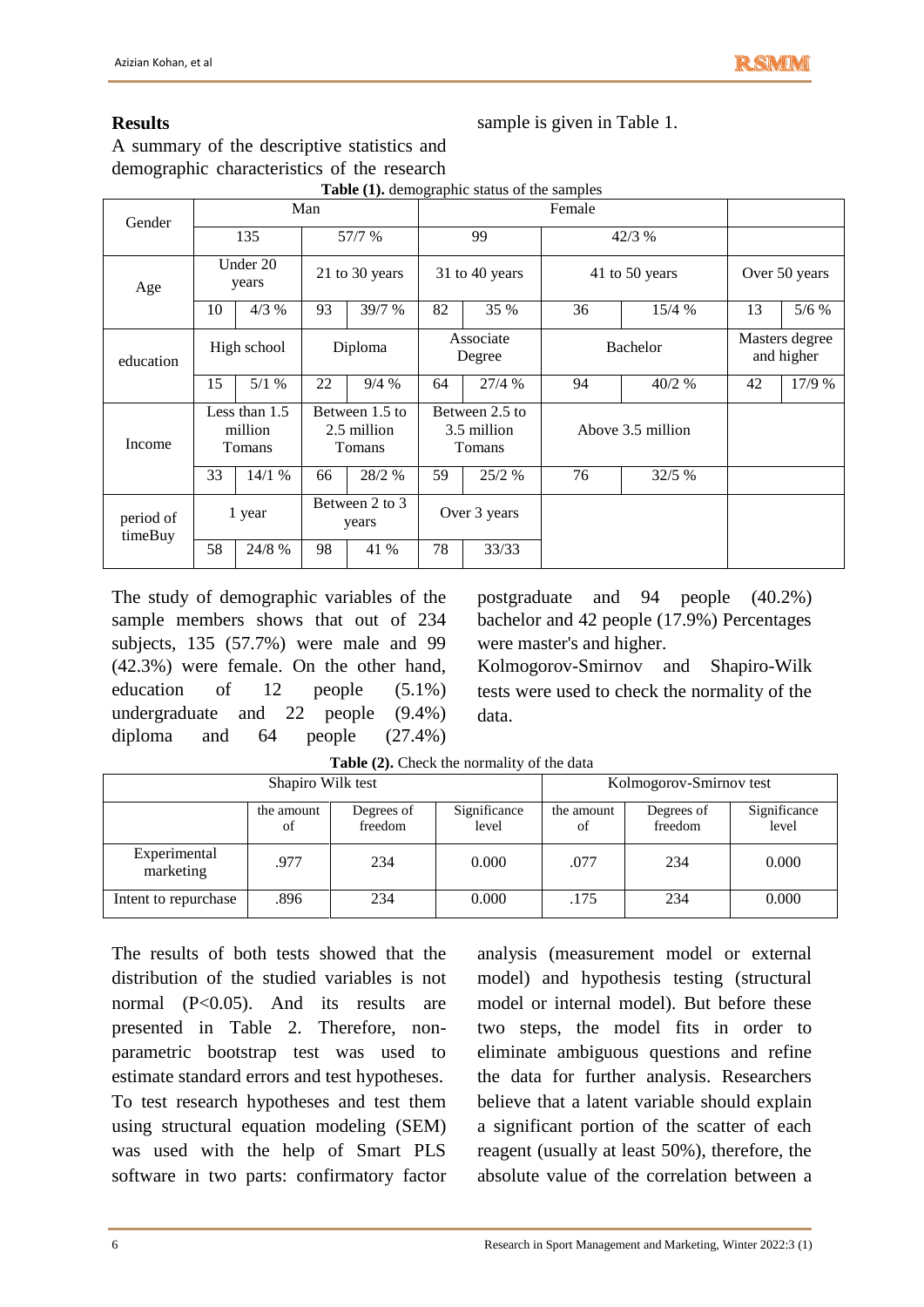structure and each of its observed variables (the absolute value of standardized output loads) should be greater than 0.7. Be (Azar et al, 2012). The model was run twice to measure the reliability of the reagents in this study. $\cong \sqrt{0.5}$ 

| Structure                | Factor load | Indicator | Structure             | Factor load | Indicator      |
|--------------------------|-------------|-----------|-----------------------|-------------|----------------|
|                          | .734        | Q13       |                       | .871        | Q1             |
| Practical experience     | .829        | Q14       | Sensory experience    | .889        | Q <sub>2</sub> |
|                          | .625        | Q15       |                       | .696        | Q <sub>3</sub> |
|                          | .865        | Q16       |                       | .749        | Q <sub>4</sub> |
|                          | .799        | Q17       |                       | .909        | Q <sub>5</sub> |
|                          | .837        | Q18       | Emotional experience  | .834        | Q <sub>6</sub> |
| Communication experience | .718        | Q19       |                       | .718        | Q7             |
|                          | .729        | Q20       |                       |             |                |
|                          |             |           |                       | .626        | Q8             |
|                          | .739        | Q21       |                       | .775        | Q <sub>9</sub> |
| Intent to repurchase     | .846        | Q22       | Perceptual experience | .730        | Q10            |
|                          | .630        | Q23       |                       | .678        | Q11            |
|                          | .887        | Q24       |                       | .786        | Q12            |

| Table (3). Load factor of the components reliability in the first step |  |
|------------------------------------------------------------------------|--|
|                                                                        |  |

The absolute magnitude of the factor load for question 3 in the construct of sensory experience, question 8 in the construct of emotional experience, question 11 in perceptual experience, question 15 in

practical experience, and question 23 in the intention to repurchase are less than 0.7. Therefore, these questions were removed from the model in turn and the model was implemented again (Table 3).

**Table (4).** Load factor of the components reliability in the second step

| Structure                | Indicator<br>Factor load<br>Structure |     | Factor load           | Indicator |                |
|--------------------------|---------------------------------------|-----|-----------------------|-----------|----------------|
|                          | .734                                  | Q13 |                       | .871      | Q <sub>1</sub> |
| Practical experience     | .829                                  | Q14 | Sensory experience    | .889      | Q <sub>2</sub> |
|                          | .865                                  | Q16 |                       | .749      | Q <sub>4</sub> |
|                          | .799                                  | Q17 |                       | .909      | Q <sub>5</sub> |
| Communication experience | .837                                  | Q18 | Emotional experience  | .834      | Q <sub>6</sub> |
|                          | .718                                  | Q19 |                       | .718      | Q7             |
|                          | .729                                  | Q20 |                       |           |                |
|                          | .739                                  | Q21 |                       | .775      | Q <sub>9</sub> |
| Intent to repurchase     | .846                                  | Q22 | Perceptual experience | .730      | Q10            |
|                          | .887                                  | Q24 |                       | .786      | Q12            |

In Table 3 times the foot factor References are provided in the second stage. This table shows that the absolute value of the factor load for each reagent in reflective structures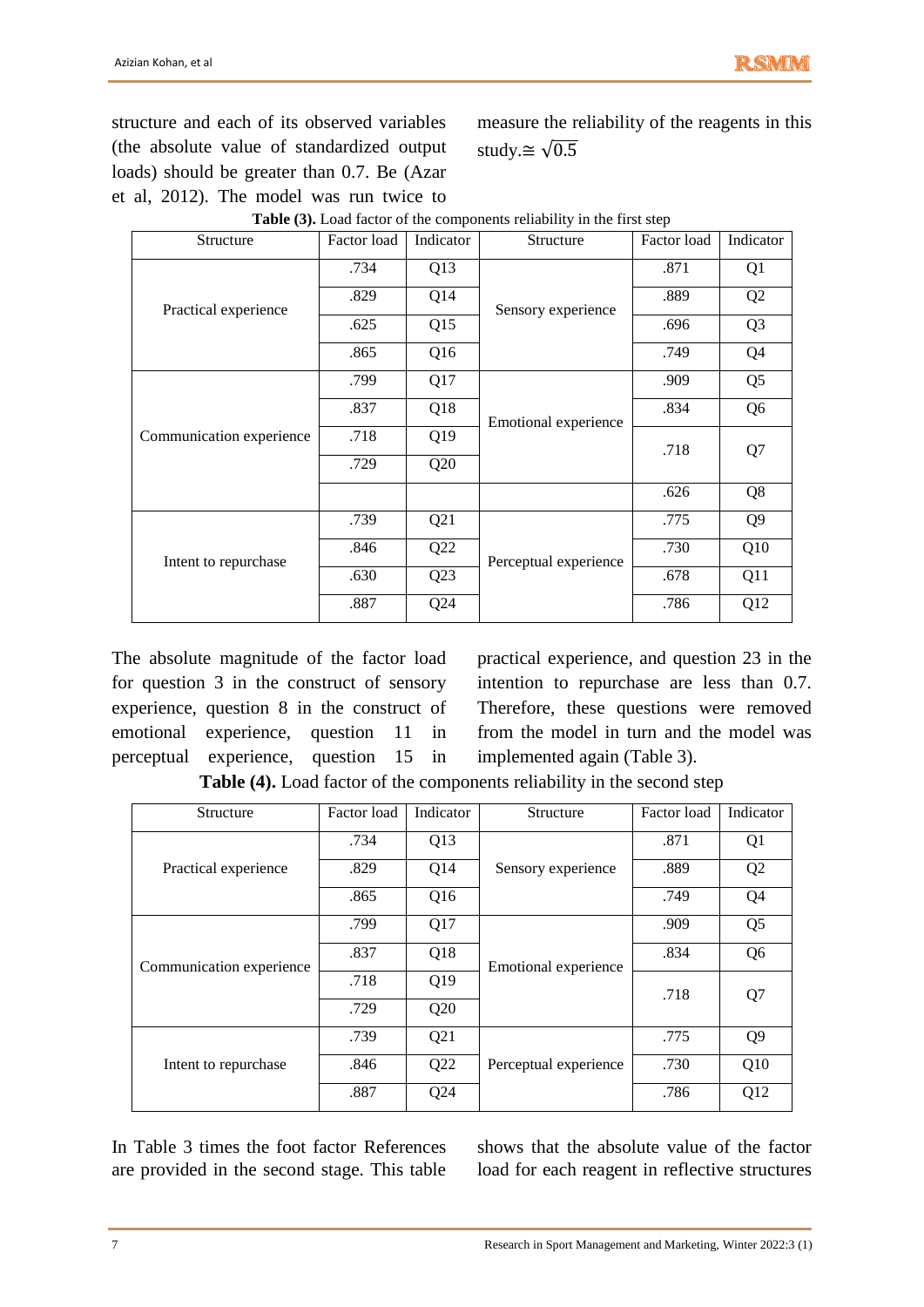is more than 0.7, ie the variance of the indices with their respective structures was acceptable, which indicates the appropriateness of this criterion.

#### **Check the fit of the external model**

The external model in the PLS method corresponds to the measurement model in<br> $T_{\text{L}}$   $\text{L}$   $\text{L}$   $\text{C}$   $\text{C}$   $\text{C}$   $\text{L}$   $\text{L}$   $\text{L}$   $\text{L}$ 

structural equations. Therefore, the common fit indices in PLS measurement models for the latent variables of the research (Cronbach's alpha coefficient, composite reliability coefficient and mean extraction variance) are shown in Table 5.

| <b>Table (5).</b> Convergence reliability and validity coefficients |                          |                       |                  |  |  |  |  |  |  |
|---------------------------------------------------------------------|--------------------------|-----------------------|------------------|--|--|--|--|--|--|
| Structure and measurement index                                     | Mean extraction variance | Composite reliability | Cronbach's alpha |  |  |  |  |  |  |
| (Hidden variables)                                                  | AVE > 0.5                | Alpha $> 0.7$         | Alpha $> 0.7$    |  |  |  |  |  |  |
| Sensory experience                                                  | .703                     | .876                  | .787             |  |  |  |  |  |  |
| Emotional experience                                                | .677                     | .862                  | .760             |  |  |  |  |  |  |
| Perceptual experience                                               | .584                     | .808                  | .643             |  |  |  |  |  |  |
| Practical experience                                                | .658                     | .852                  | .750             |  |  |  |  |  |  |
| Communication experience                                            | .597                     | .855                  | .773             |  |  |  |  |  |  |
| Intent to repurchase                                                | .683                     | .865                  | .771             |  |  |  |  |  |  |

According to this table, the three indicators are at the appropriate level for all variables.

|  | <b>Table (6).</b> Divergent validity matrix |  |  |
|--|---------------------------------------------|--|--|
|--|---------------------------------------------|--|--|

| <b>Structures</b>                  | Sensory<br>experience | Emotional<br>experience | Perceptual<br>experience | Practical<br>experience | Communication<br>experience | Intent to<br>repurchase |
|------------------------------------|-----------------------|-------------------------|--------------------------|-------------------------|-----------------------------|-------------------------|
| Sensory<br>experience              | .84                   |                         |                          |                         |                             |                         |
| Emotional<br>experience            | .340                  | .822                    |                          |                         |                             |                         |
| Perceptual<br>experience           | .059                  | .149                    | .764                     |                         |                             |                         |
| Practical<br>experience            | .359                  | .159                    | .032                     | .811                    |                             |                         |
| Communication<br>experience        | .097                  | .164                    | .730                     | .011                    | .773                        |                         |
| Intention<br>DonkeyIodine<br>again | .126                  | .018                    | .191                     | .049                    | .126                        | .826                    |

The results of the divergent validity study are presented in Table 6. As shown in the table, the root mean of the extracted variance of each latent variable is greater than the maximum correlation of that latent variable with other latent variables.

Therefore, according to this table, it can be stated that divergent validity of the model is appropriate.

## **Check the fit of the internal model**

The internal model indicates the relationship between the latent variables of the research.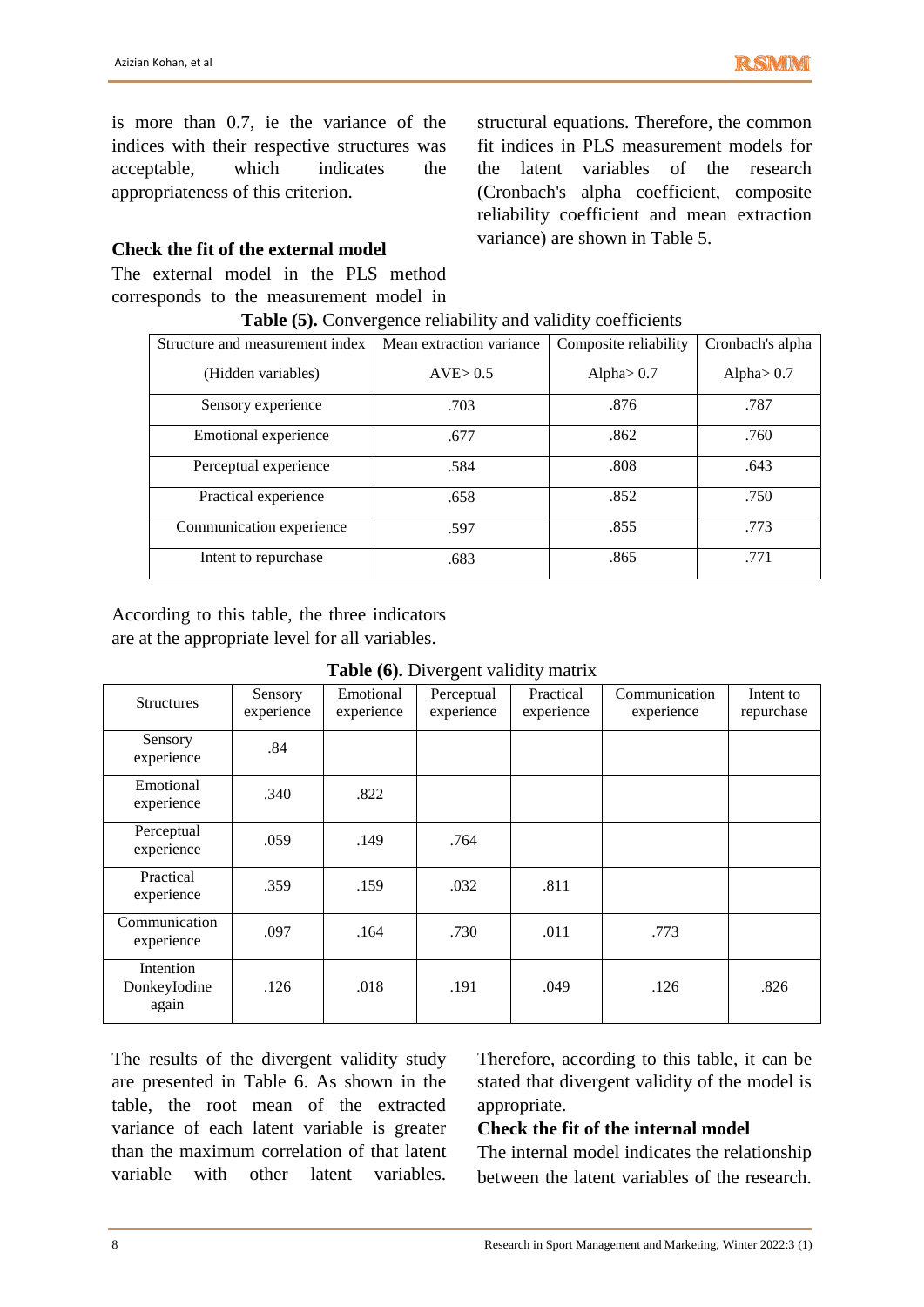Using the internal model, research hypotheses can be tested. Tables 7 and 8 show the results of the internal model fitting.

Table (7). Results of internal model fitting (test of research hypotheses by executing bootstrap command on path lines)

| <b>Hypothesis</b>                                   | <b>Path coefficient</b> | the amount<br>of T | <b>Significance</b><br>level | <b>Result</b>            |
|-----------------------------------------------------|-------------------------|--------------------|------------------------------|--------------------------|
| Experimental Marketing -><br>Repurchase Intention   | 1.143                   | 7.826              | .000                         | proving a theory         |
| Emotional experience -> Repurchase<br>Intention     | .243                    | 2.703              | .006                         | proving a theory         |
| Perceptual experience -> Repurchase<br>Intention    | .367                    | 3.742              | .000                         | proving a theory         |
| Communication Experience -><br>Repurchase Intention | .357                    | 3.720              | .000                         | proving a theory         |
| Sensory experience -> Repurchase<br>Intention       |                         | 1.601              | .110                         | Reject the<br>hypothesis |
| Practical experience -> Repurchase<br>Intention     |                         | .573               | .567                         | Reject the<br>hypothesis |

According to the results of Table 7, it can be said that experimental marketing has a significant effect on the intention of repurchase sports customers  $(T = 826/7)$ . Emotional experience has a significant effect on the intention of repurchase sports customers  $(T = 2/703)$ . Perceptual experience has a significant effect on the intention of repurchase sports customers  $(T = 742/3)$ . Communication experience has a significant effect on

the intention of repurchase sports customers  $(T =$ 7/320). Also, according to the results, it can be said that sensory experience has no significant effect on the intention of repurchase sports customers  $(T =$ 1/601). Also, practical experience has no significant effect on the intention of repurchase sports customers  $(T = 0.573)$ .

| Structure                |      | Criterion<br>Predictability<br>Direction<br>R <sub>2</sub><br>(Q 2) |                                                            | Impact size<br>criteria f2                                       |       |     |  |  |
|--------------------------|------|---------------------------------------------------------------------|------------------------------------------------------------|------------------------------------------------------------------|-------|-----|--|--|
| Emotional experience     |      |                                                                     | .447                                                       | Experimental Marketing -><br>.197<br><b>Emotional Experience</b> |       | 808 |  |  |
| Perceptual experience    |      | .602                                                                | Experimental Marketing -><br>.202<br>Perceptual Experience |                                                                  | 512/1 |     |  |  |
| Communication experience |      | .573                                                                | .197                                                       | Experimental Marketing -><br><b>Communication Experience</b>     | 34/1  |     |  |  |
| Sensory experience       |      | .178                                                                | .106                                                       | Experimental Marketing -><br>Sensory Experience                  | 217   |     |  |  |
| Practical experience     |      | .226                                                                | .284                                                       | Experimental Marketing -><br>Practical Experience                | 362   |     |  |  |
|                          |      |                                                                     |                                                            | Experimental Marketing -> Repurchase Intention                   |       |     |  |  |
| Intent to<br>repurchase  | .302 | .365                                                                |                                                            | Emotional experience -> Intention to repurchase                  |       |     |  |  |
|                          |      |                                                                     |                                                            | Perceptual experience -> Intention to repurchase                 |       |     |  |  |
|                          |      |                                                                     |                                                            | Perceptual experience -> Intention to repurchase                 |       |     |  |  |

**Table (8).** Results of internal model fitting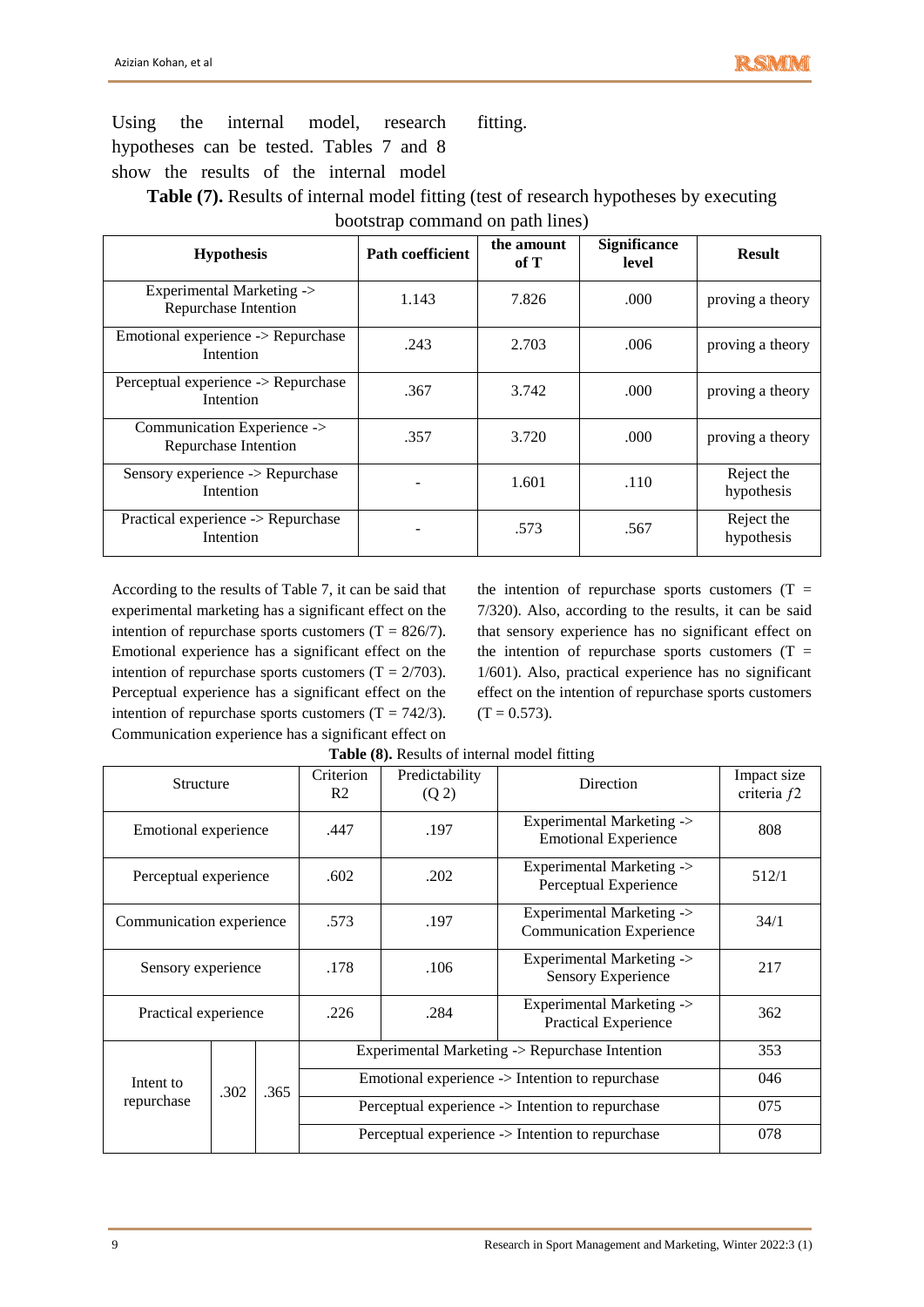In this table, the value of  $Q^2$ for experimental marketing structures and repurchase intention is calculated, which indicates the appropriate predictive power of the model for endogenous research structures and confirms the proper fit of the structural model.

## **Overall model fit**

The general model includes both measurement and structural parts, and by confirming its fit, the fit is checked in a complete model. Three values of 0.01, 0.25 and 0.35 as weak, medium and strong values for this criterion Introduced Is gone.

| <b>Structures</b> | Intention | Practical  | Sensory    | Communication                                   | Perceptual | Emotional  |
|-------------------|-----------|------------|------------|-------------------------------------------------|------------|------------|
|                   | to buy    | experience | experience | experience                                      | experience | experience |
| Communalities     | .365      | .284       | .106       | .197                                            | .202       | .197       |
| <b>GOF</b>        |           |            |            | GOF = $\sqrt{.21 \times .37}$ = 0.28 Medium fit |            |            |

In this step, to examine the effect of experimental marketing and its components (emotional experience, perceptual experience, communication experience, sensory experience, practical experience) on the intention to repurchase the structural

equation method and PLS software in two significant cases (to test hypotheses) and standard estimation. (To examine the intensity of the effect of variables on each other), the results of which are shown in Table 7 and Figures 2 and 3, respectively.



Figure (2). variable path coefficients Reviews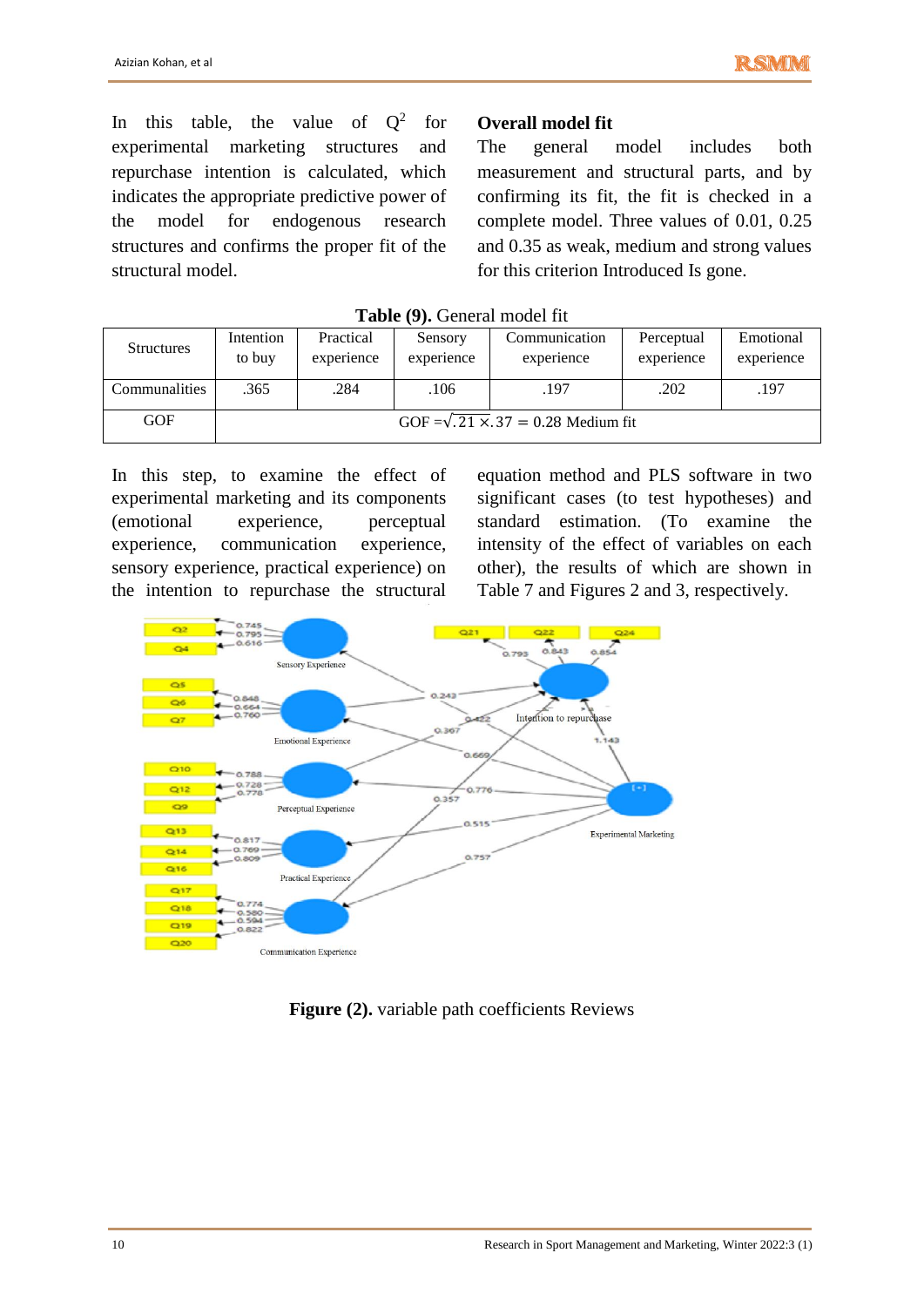

**Figure (3).** value T Variables Reviews

As can be seen, empirical marketing has a positive and direct effect on repurchase intention and statistical t-test shows that this effect is significant  $(T> 1.96)$ . Also, the results showed that emotional, perceptual and communication experience has a positive and direct effect on intends to repurchase. Statistical t-test showed that this effect was significant  $(T> 1.96)$ , but sensory and practical experience did not have a significant effect on repurchase intention.

## **Discussion**

The main goal of brands is to reach a position that, while being profitable, seeks customer satisfaction, and to achieve this position, they must pay special attention to the spirits and tastes of customers (Mirzaei & Hosseini, 2017). In fact, empirical marketing uses two-way interaction in marketing. This two-way interaction is a living brand experience, which allows customers and consumers to connect with the brand and develop relationships with the brand, which ultimately leads to brand support and loyalty. Marketing researchers believe that marketing has forgotten the fact that people talk about their experiences with each other and that the main element of empirical marketing is experience. This experience is a distinct marketing tool and method and plays its role through various dimensions of experience (sensory, emotional, intellectual, practical and communication). The most important thing is that experience should have its main task, which is to satisfy the needs and tastes of customers (Nairi Chegni, 2016). The sports industry and the extent of its relationship with consumers of sports goods and services need further research in marketing to be able to identify future trends. The need to pay attention to marketing science and its components in sports and services to consumers and sports customers is obvious. Experimental marketing as one of the types of marketing in this study sought to answer the question of whether empirical marketing can be effective on the intention of repurchase sports customers? Therefore, this study was conducted to investigate the effect of experimental marketing on the intention to repurchase sports customers in two brands, Adidas and Skechers in Ardabil.

The results also showed that sensory experience did not have a positive and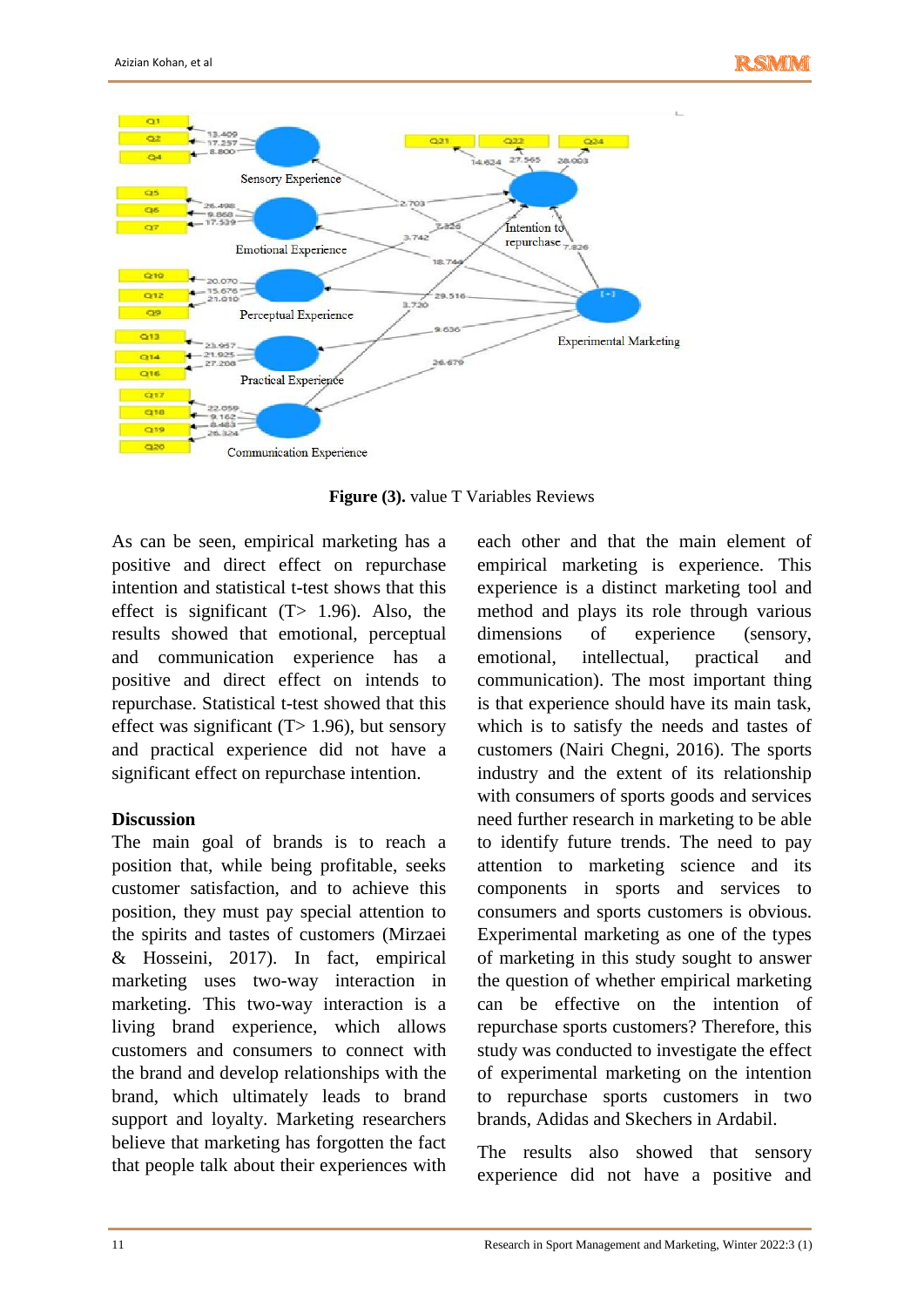significant effect on the intention to repurchase sports customers. The results of this hypothesis are consistent with the study of Goodarzi and Saeidnia (2013) and Schmidt (1999). These findings are inconsistent with the results of studies by Keshtkar Rajabi (2015), Ismailpour & Mohseni (2018), Sebopa & Boitumelo (2017). The reason for the inconsistency of this finding with most of the research is that many different factors can affect the results of such research. In this study, the utmost effort was made to reduce the incidence of errors in the results as much as possible by using high accuracy in the survey and analysis of the results, but there is always the possibility that some underlying environmental factors such as high number of questions and impatience Respondents affect the accuracy and accuracy of the measurement tool, the questionnaire, and distort the research results. It seems that by improving the sensory experience by emphasizing the design and packaging of products, maintaining the appearance and prestige of employees in order to increase satisfaction and emotional satisfaction with customers of sports equipment stores.

In addition, the results showed that emotional experience has a significant positive effect on the intention of repurchase sports customers. These findings are consistent with the results of studies by Keshtkar Rajabi (2015), Kustini (2011) and inconsistent with the results of Khazbazzadeh (2013). Schmidt (1999) states that the emotional experience evokes the customer's inner feelings and emotions. Clearly, the positive or negative feeling of having a customer affects the product or service used. The inner emotions of customers and consumers are stimulated by various methods and methods that lead to the formation of consumer emotions from the products of companies and brands. Most researchers believe that emotional news

plays a key role in consumers' final choice of brand and what they are willing to pay for. Here the word (feeling) means how the brand can engage consumers and customers in the buying process in terms of inner feelings. Research in this field in customers can be useful according to the cultures, mirrors, geographical location and psychological characteristics, customer behavior and the application of these tastes in the production of products and services. Considering the effect of emotional experience on the intention of repurchase sports customers, it is suggested to create a research group in companies and after consuming products by customers, record the behavioral, psychological and emotional feedback of customers and in the production of new products, those feedback and apply tastes. Also creating a calm atmosphere of Shabakhsh with proper lighting and playing music inside the store for optimal emotional feedback from customers of sports equipment stores can cause customer satisfaction.

The results showed that perceptual experience has a significant positive effect on the intention of repurchase sports customers. This finding is consistent with the results of studies by Khazbazzadeh (2013), Keshtkar Rajabi (2015), Lin et al (2009). Perceptual or intellectual experience emphasizes encouraging customers to engage in creative thinking that may lead to re-evaluating the company and the product. The purpose of this type of marketing is to converge and diverge the customer with the element of surprise, curiosity and stimulation. Schmidt (1999) believes that inspiring customers is the key to creative thinking. Because surprise causes pleasure and leads to exceeding customer expectations. That the customer is in a position to think after using products and services and has an understanding of their experiences, and if this experience leads to a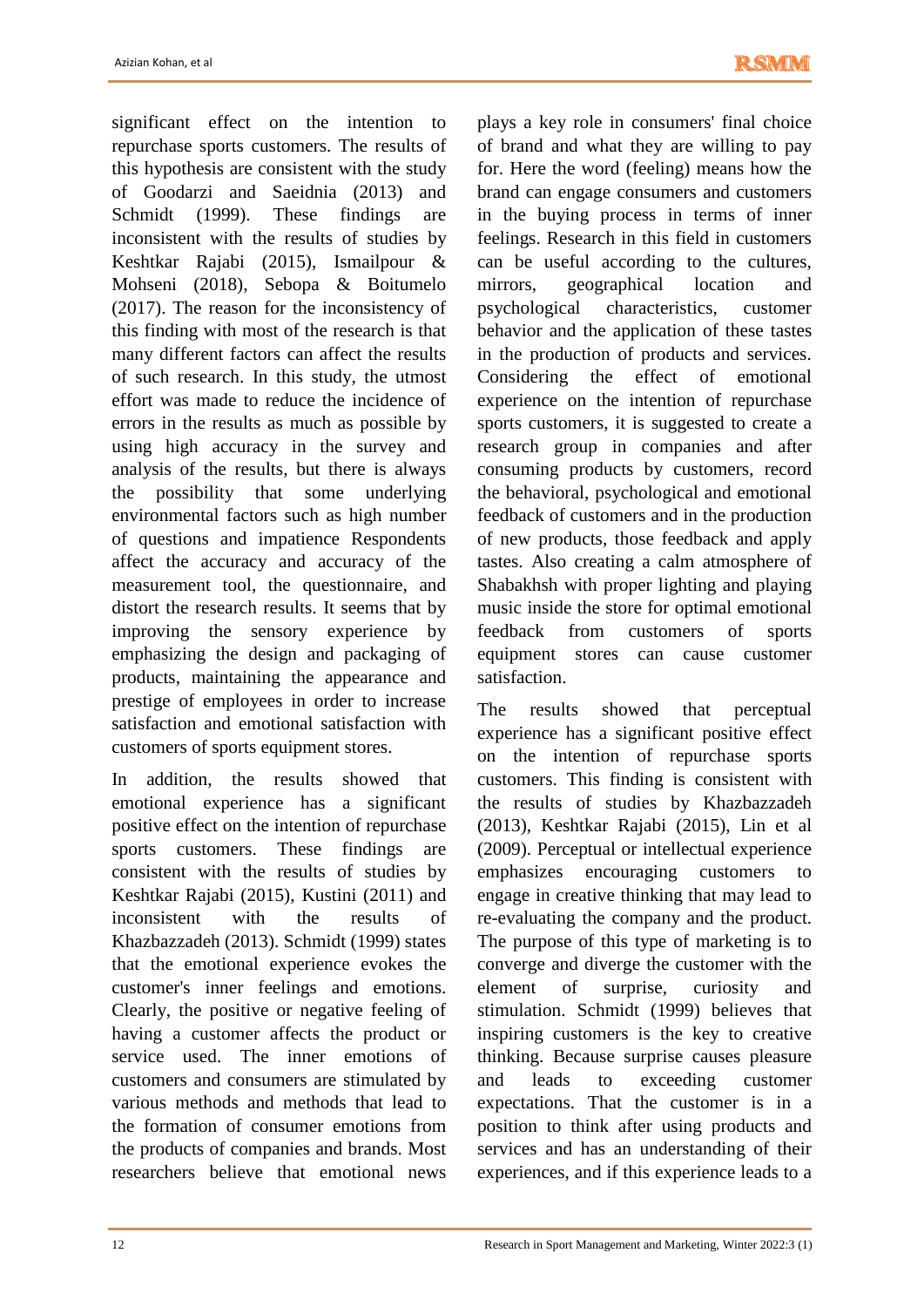positive result, affects the customer's belief, and is determined to consume the product (Schmitt, 1999). Based on the proof of the positive and significant effect of perceptual experience on the intention of repurchase sports customers, it is recommended that manufacturers refrain from producing lowgrade products, and pay special attention to appropriate pricing and after-sales service of their products and services.

The results of the study showed that practical experience does not have a significant positive effect on the intention of repurchase sports customers. The results of this hypothesis are in line with the results of the study of Saeidnia and Goodarzi (2013) and Chiu, Kim and Won (2018). This part of the research finding is inconsistent with the results of studies by Khazbazzadeh (2013) and Keshtkar Rajabi (2015). The reason for the discrepancy between the results of these findings and the results of these researchers can be various factors, such as the level of expectations from products, how to use products or behavioral characteristics of this group of customers, etc. In this study, the respondents tried to They may answer the right questions, and other side and environmental factors may have influenced the results of this finding.

The results showed that communication experience has a significant positive effect on the intention of repurchase sports customers. And these findings are consistent with the results of studies, Khazbazzadeh (2013), Keshtkar Rajabi (2015). The communication experience aspect includes aspects of sensory, emotional, intellectual, and practical experiences. However, communication experiences go beyond the personal and private feelings of individuals and thus relate the person to something outside of their private state (Schmmit 1999). Interaction is an essential element in empirical marketing and refers to the twoway relationship between the company and

the customer. Companies need to consider the fact that, if a person is doing their dayto-day business as usual and has a positive experience with a brand in this natural routine, then they are more likely to talk to other people they meet during the day or week. It will be a lot, and this will not only lead to the formation of positive behavioral intentions in the customer and return to the company, but also through personal advice, a significant volume of potential customers in the market will be interested in using the company's products. This dimension of experience refers to a person's cultural and social experiences and creates value for him by increasing social and emotional cognition. Given the significant impact of communication experience on the customer's intention to repurchase, it is suggested that companies and brands pay attention to the communication and advertising (word of mouth) of their products.

The results showed that experimental marketing has a positive and significant effect on the intention of repurchase sports customers. Findings of this hypothesis with the results of studies of Khazbazzadeh (2013), Taheri & Akbari (2015), Keshtkar Rajabi (2015), Kian Mehr & Abbasi Daloo (2015), Nairi Chegni (2016), Reihani (2017), Mirzaei & Hosseini (2017), Omidi & Mazd Bafzadeh (2016), Eshfagh et al (2019), Kumar (2008), Shahin et al (2012), (2013) Ruchi, Zena & Hadisumarto (2013) align. The intention of repurchase and returning customers to the store is a competitive advantage because it is only by returning and repeating customer purchases that they can achieve long-term profits. In fact, instead of attracting new customers, companies can retain existing customers at a lower marketing cost. Zare Pourkhalkiasari and Legzian (2016) believe that when customers return to a store when they feel high profitability and complete satisfaction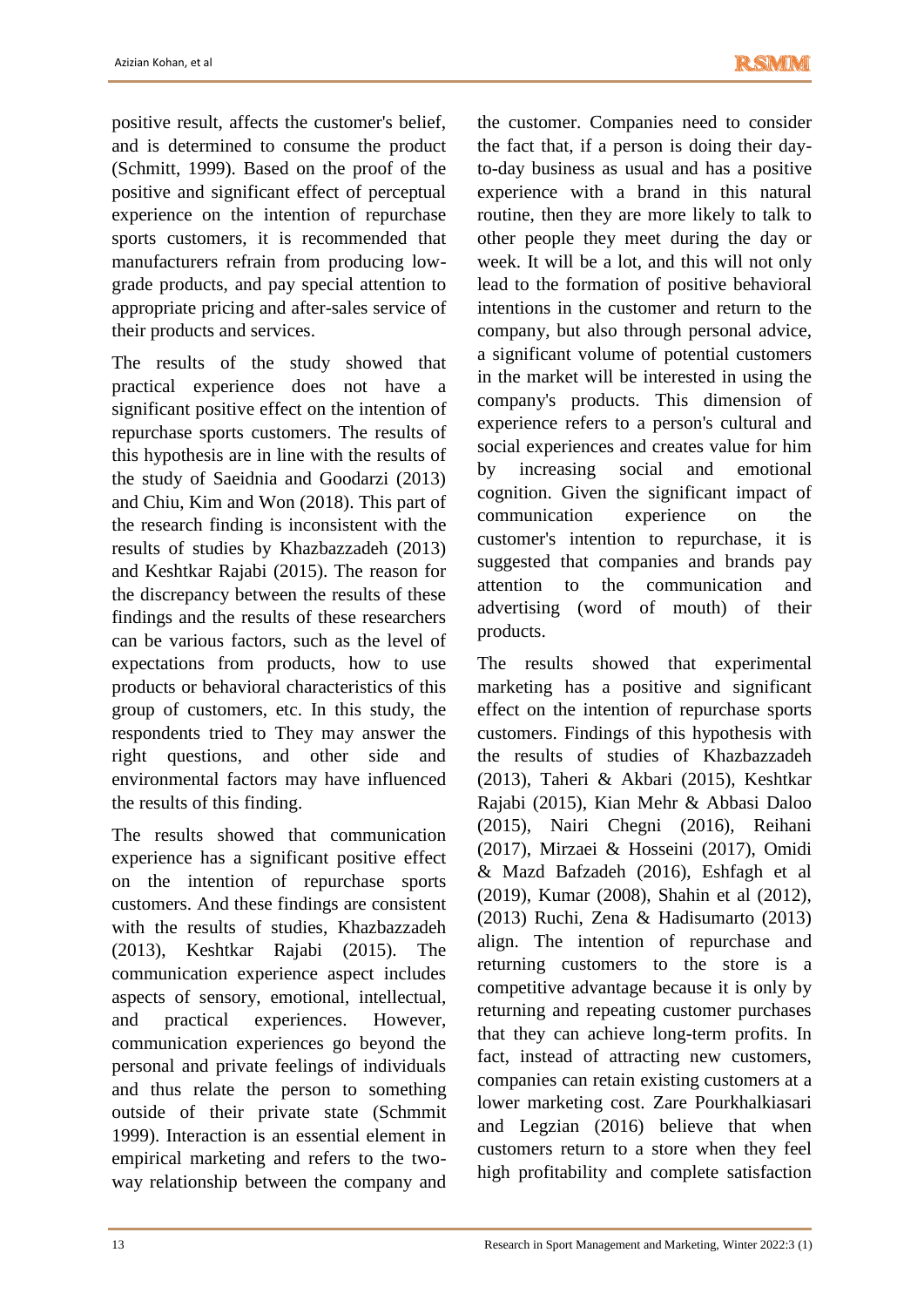from their previous shopping experiences, then customers' purchases from a store are repeated (Zare Pourkhalkiasari & Legzian 2016). This means that each increase in experiential marketing will increase repurchase intention. Vice versa, every decrease in experiential marketing will decrease repurchase intention. Experiential marketing is a way to make customers create experiences for a brand. Experiential marketing is the process of identifying and satisfying consumer needs and beneficial aspirations, engaging consumers through two-way communication that brings brand personality to life and adds value to the target audience (Smilansky, 2009). However, communication experiences go beyond the personal and private feelings of individuals and thus relate the person to something outside of their private state (Schmmit 1999). Interaction is an essential element in empirical marketing and refers to the two-way relationship between the company and the customer.

## **Conclusion**

Companies need to consider the fact that, if a person is doing their day-to-day business as usual and has a positive experience with a brand in this natural routine, then they are more likely to talk to other people they meet during the day or week. It will be a lot, and this will not only lead to the formation of positive behavioral intentions in the customer and return to the company, but also through personal advice, a significant volume of potential customers in the market will be interested in using the company's products. This dimension of experience refers to a person's cultural and social experiences and creates value for him by increasing social and emotional cognition. Given the significant impact of communication experience on the customer's intention to repurchase, it is suggested that companies and brands pay attention to the communication and

advertising (word of mouth) of their products. According to the obtained results, it can be said that by using the experimental marketing of companies, brands and manufacturers of products and services in general, they can hope for customer satisfaction, loyalty and the intention of repurchase and ultimately profitability. Considering the significant effect of experimental marketing on the intention of repurchase sports customers, it is suggested that domestic companies and brands also use this type of marketing and pay more attention to the feedback of their products after the sales phase.

# **Acknowledgment**

The support and cooperation of Mohaghegh Ardabili University Vice Chancellor for Research in this research is appreciated. We also thank all the sellers of sports equipment in Ardabil and the sample who cooperated in completing the questionnaires.

# **References**

- 1. Akyildiz, M., Argan, MT., Argan, M., & Sevil, T. (2013). Thematic events as an experiential marketing tool: Kite Festival on the experience stage. International Journal of Sport Management, Recreation and Tourism, 12, 17- 28.
- 2. Azar, A., Gholamzadeh, R., & Qanavati, M. (2012). Structural-Structural Modeling in Management, Negah Danesh Publications, Tehran.
- 3. Bahrami, S., & Amiri, S. (2020). The effect of experimental marketing on the desire to buy immediately and word of mouth marketing with the mediating role of satisfaction and emotional response of customers of sports goods. Physiology and Management Research in Sport , 12(3), 165-174.
- 4. Chu, W., Kim,T., & Won, D. (2018). Predicting consumers' intention to purchase sporting goods online: An application of the model of goal-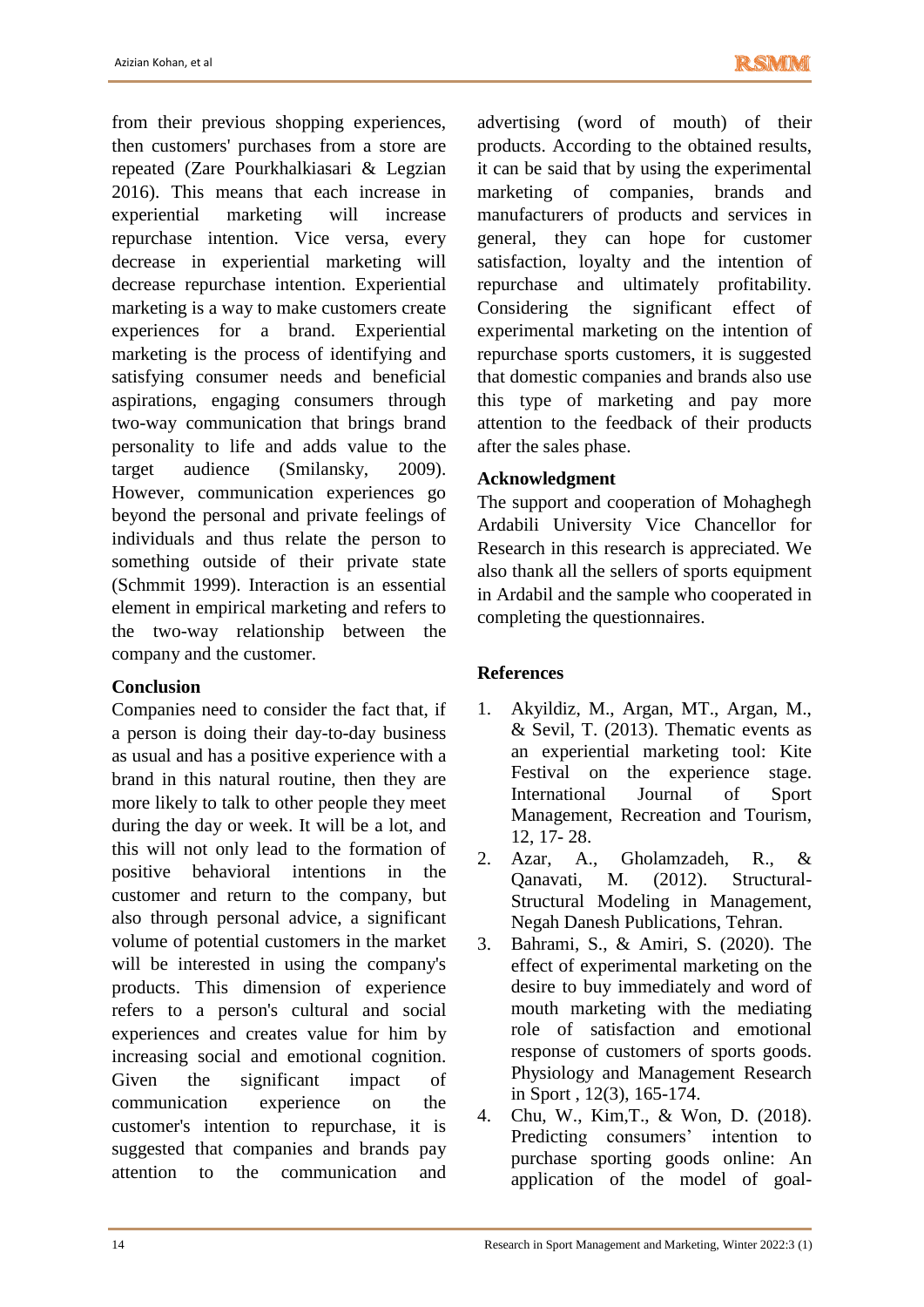directed behavior". Asia Pacific Journal of Marketing and Logistics, 30(2), 333- 351.

- 5. Darabi, M., Azizian, N., moharramzadeh, M., & Nobakht, F. (2018). Processing and analysis of electroencephalography signal to evaluate the effect of sport advertisement on customers. Journal of Advanced Sport Technology, 2(2), 15- 27.
- 6. Eshfagh, S., Khodadad Hosseini, S., & Mansouri Moayyed, F. (2019). The Impact of Nostalgia and Experimental Marketing on Customer Satisfaction through Explaining Experimental Values: A Study of Isfahan Tourist Attractions. urban tourism, 6(2), 15-32.
- 7. Havsuli Ashtiani, R., & Dilimi Moezi, P. (2015). The Importance of Sensory Marketing and its Impact on Consumer Behavior. First International Conference on Management in the Third Millennium, Iran, Rasht.
- 8. Ismailpour, M., & Mohseni, Z. (2018). The effect of five senses on psychological factors affecting consumer purchase decision. 3rd International Conference on Resource Management and Engineering, Tehran. University of Moghadas Ardabil.
- 9. Keshtkar Rajabi, Y. (2015). Investigating the Impact of Empirical Marketing on Consumer Attention (Case Study: Television Industry), MSc Thesis, Tarbiat Modarres University, Faculty of Economics.
- 10. Khazbazzadeh, Sh. (2013). Investigating the Relationship between Customer Experience in Customer Chain Repurchase Destination, MSc Thesis, University of Tehran.
- 11. Khoirunnisa, A., & Astini, R. (2021). The Effects of Experiential Marketing and Social Media Marketing on Repurchase Intention with Brand Trust as Variable Mediation for Wearing Klamby Hijab Fashion Products. European Journal of Business and

Management Research, 6(6). 35-41.

- 12. Kian Mehr, Z., & Abbasi Daloo, J. (2015). The Impact of Sensory Marketing on Consumer Acquisitions (Case Study: Agricultural Bank Branches of Gonabad City). National Ocean Management Conference, Shiraz, Iran Modern Education Center Methana.
- 13. Kim, J., & Lennon, SJ. (2013). Effects of reputation and website quality on online consumers' emotion, perceived risk and purchase intention. Journal of Research in Interactive Marketing, 7(1), 33-56.
- 14. Kumar, R. (2008). How experiential marketing can be used to build brands– A case study of two specialty stores, Innovative Marketing, 4(2),70- 76.
- 15. Kwangyong, S., Shen, Z., Shin, H., Zhang, S., Chen, K., & Li, L. (2021). The Mechanism of How Integrated Marketing Communications Influence on the Chinese Online Customer's Repurchase Intention, Science Journal of Business and Management, 9(1), 26- 38.
- 16. Lasalle, D., & Britton, T.A. (2003). Priceless Turning ordinary products in to Extraordinary Experiences. Boston, MA, Harvard Business school Press.
- 17. Li, A., & Yang, D. (2010). Business Advertising Stratgy in Experintal marketing IEEE Xplor,digital library.
- 18. Lin, K. M., Chang, C. M., Lin, Z., Tseng, M., & Lan, L. (2009). Application of experiential marketing15- strategy to identify factors affecting guest's leisure behaviour in taiwan hot-spring hotel. WSEAS Transactions on Business and Economics, 6(5), 229- 240.
- 19. MacCol, p. (2004). Reforcusing marketing to reflect practice the changing role of Marketing for Business. Marketing Intelligence Planning, 22(5), 531-539.
- 20. Mirzaei, J., & Hosseini, S. (2017). The Effect of Sensory Marketing on Customer Satisfaction, Trust and